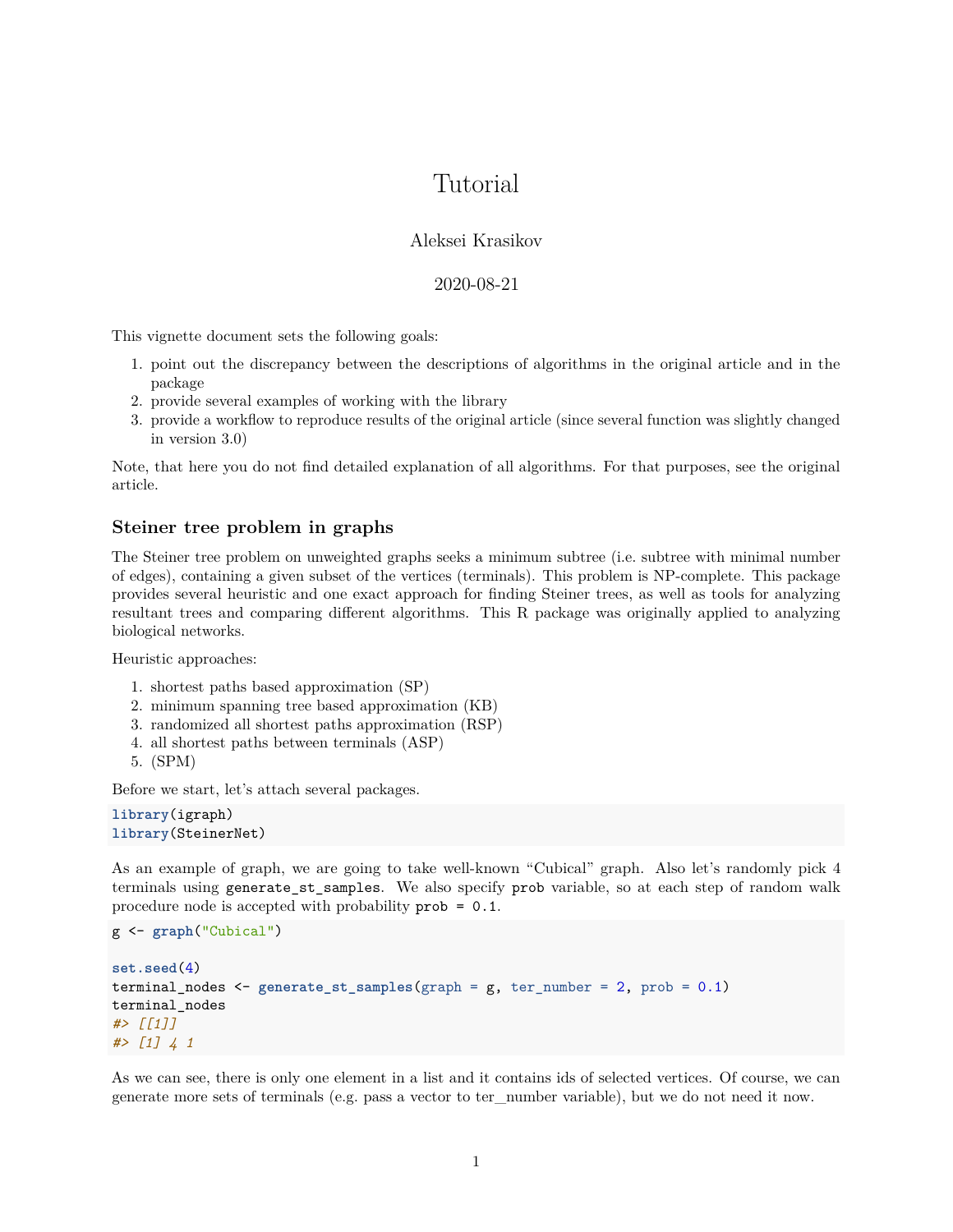```
V(g)$color <- "yellow"
V(g)[terminal_nodes[[1]]]$color <- "red"
```
**plot**(g)



# **Shortest paths based approximation (SP)**

repeattimes, and merge variables are ignored for "SP".

```
steinertree(type = "SP", terminals = terminal_nodes[[1]],
            graph = g, color = FALSE, merge = FALSE)
#> [[1]]
#> IGRAPH c2f4c66 UN-- 2 1 -- Cubical
#> + attr: name (g/c), color (v/c), name (v/c)
#> + edge from c2f4c66 (vertex names):
#> [1] 1--4
```
**Note, that in 3.0 version (as well as in 2.0 version) Steiner trees with different randomly chosen start nodes are not repetitively constructed, as it is written in article.** This can be done by hand as follows:

```
tree_list <- c()
for (i in 1:20)
        tree_list[[i]] <- steinertree(type = "SP", terminals = terminal_nodes[[1]],
                                      graph = g, color = FALSE, merge = FALSE)
# calculate sizes of trees
tree_list_len <- unlist(lapply(tree_list, function (x) length(E(x[[1]]))))
# select trees with minimal size
index <- which(tree_list_len == min(tree_list_len))
```
#### **Minimum spanning tree based approximation (KB)**

repeattimes, and merge variables are ignored for "KB". steinertree(type = "KB", terminals = terminal\_nodes[[1]],  $graph = g$ ,  $color = FALSE$ ,  $merge = FALSE$ )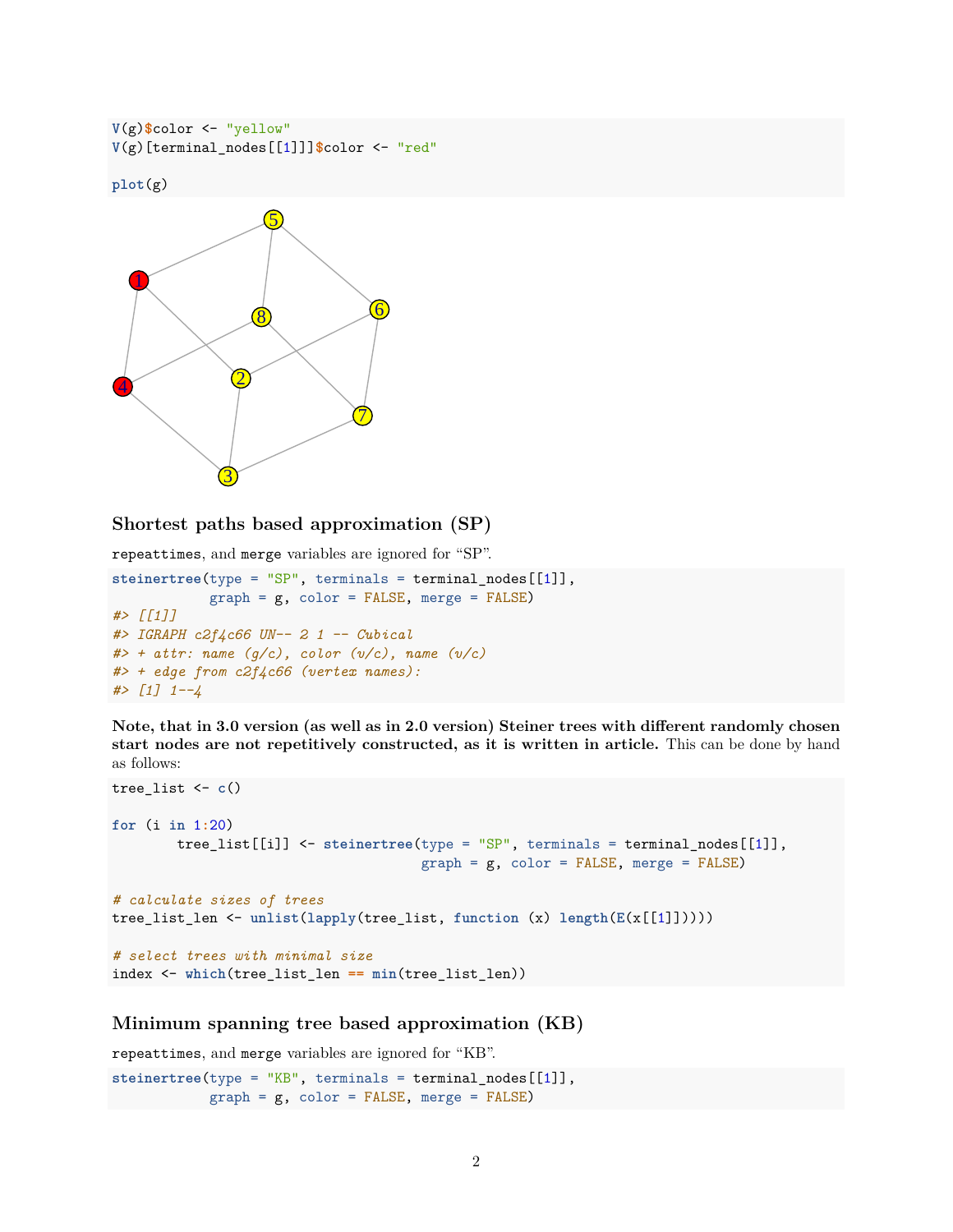```
#> [[1]]
#> IGRAPH befd202 UN-- 2 1 -- Cubical
#> + attr: name (g/c), color (v/c), name (v/c)
#> + edge from befd202 (vertex names):
#> [1] 1--4
```
#### **Randomized all shortest paths approximation (RSP)**

merge variable is ignored for "RSP".

```
steinertree(type = "RSP", terminals = terminal_nodes[[1]],
            graph = g, color = FALSE, merge = FALSE)
#> [[1]]
#> IGRAPH 1f205ad UN-- 2 1 -- Cubical
#> + attr: name (g/c), color (v/c), name (v/c)
#> + edge from 1f205ad (vertex names):
#> [1] 1--4
```
#### **All shortest paths between terminals (ASP)**

This method is provided **only for comparison reasons**. In version 2.0 it was hidden, however it is now available for the sake of convenience.

repeattimes, and merge variables are ignored for "ASP".

```
steinertree(type = "ASP", terminals = terminal nodes[[1]],
            graph = g, color = FALSE, merge = FALSE)
#> [[1]]
#> IGRAPH e045570 UN-- 2 1 -- Cubical
#> + attr: name (g/c), color (v/c), name (v/c)
#> + edge from e045570 (vertex names):
#> [1] 1--4
```
#### **Exact algorithm (EXA)**

Note, that this method can find multiple exact solutions, if they exist. In the following example we specify merge variable equals to FALSE, because we want to get a list of steiner trees.

repeattimes and optimize variables are ignored for "EXA".

```
steinertree(type = "EXA", terminals = terminal_nodes[[1]],
            graph = g, color = FALSE, merge = FALSE)
#> [[1]]
#> IGRAPH 1b4736c UN-- 2 1 -- Cubical
#> + attr: name (g/c), color (v/c), name (v/c)
#> + edge from 1b4736c (vertex names):
#> [1] 1--4
```
As we can see, two steiner trees are found.

#### **Sub-graph of merged steiner trees (SPM)**

"SPM" algorithm can return multiple graphs. Note, that in article this method is called "STM".

steinertree(type = "SPM", terminals = terminal\_nodes[[1]],  $graph = g$ ,  $color = FALSE$ ,  $merge = FALSE$ )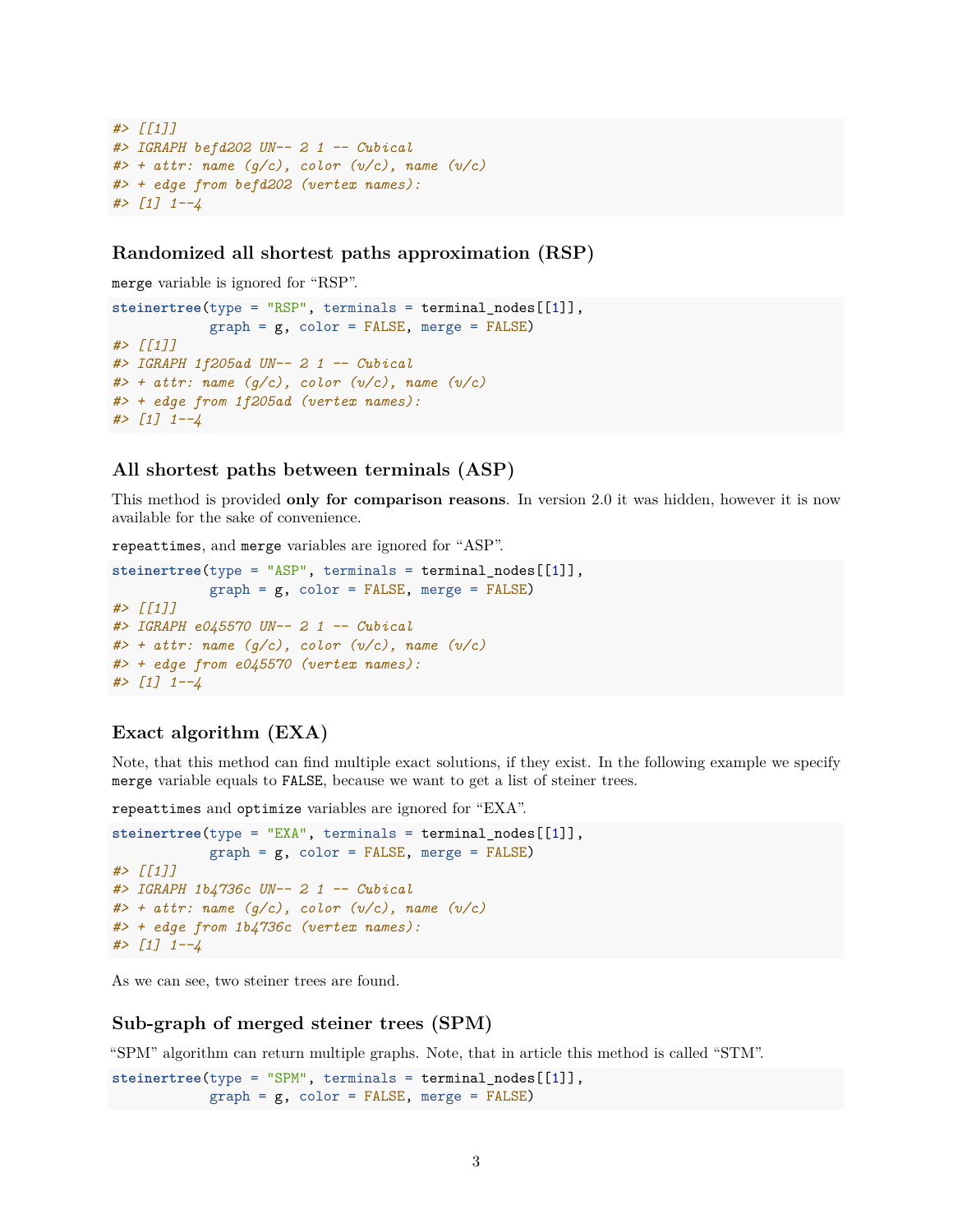```
#> [[1]]
#> IGRAPH 1aa74e0 UN-- 2 1 -- Cubical
#> + attr: name (g/c), color (v/c), name (v/c)
#> + edge from 1aa74e0 (vertex names):
#> [1] 1--4
```
#### **Optimization of resultant tree**

Optimization means returning the minimum spanning tree on resultant graph and removing all non-terminal nodes of degree one. **Note, that in version 2.0 this function was run by default for several algorithms.** Again it is explicitly available in version 3.0 for the sake of convenience.

If you want to reproduce results of the article, you need to specify optimize = TRUE for the following algorithms:

- $\bullet$  "SP"
- $\bullet$  "KB"
- $\bullet$  "RSP"
- "SPM"

For "EXA" algorithm this option is ignored. **Note, that in version 2.0 for "ASP" algorithm optimization was not avaliable at all.** It means, that experiments was conducted without further optimization.

## **Article results reproducibility**

For experiments terminal sets of the following size are used:

- 50 sets with 5 randomly selected terminals
- 50 sets with 8 randomly selected terminals
- etc.

All vertices was selected with 0.5 probability. Therefore in generate\_st\_samples you probably passed the following:

```
# in version 2.0
# eval = FALSE
listofterminaltest <- c(5, 8, 15, 50, 70)
repetition \leq rep(x = 0.5, 50)
```
However, simultaneous work with the number of terminals selected and size of sets makes an output of some function too wired. So now you need to specify:

- ter number. Each element indicates the number of terminals to be selected and length of vector indicates the number of terminal sets to be picked.
- prob. prob[i] defines a propability with which each next node accepted or rejected while selecting ter\_number[i] terminals. Usually this probability is the same for all terminals, so you may write something like this prob = rep(0.5, #len of ter\_number#)

The main difference is that you can now operate with **only one value** of number of terminal sets. So to reproduce results of the article, firstly, you need, for example, generate 50 terminal sets with 5 terminals in each.

```
# in version 3.0
# eval = FALSE
generate_st_samples(graph = #your graph#,
                    ter_number = rep(x = 5, 50),
                    prob = rep(x = 5, 50))
```
After running some simulations, secondly, you may want to generate 50 terminal sets with 8 terminals in each.